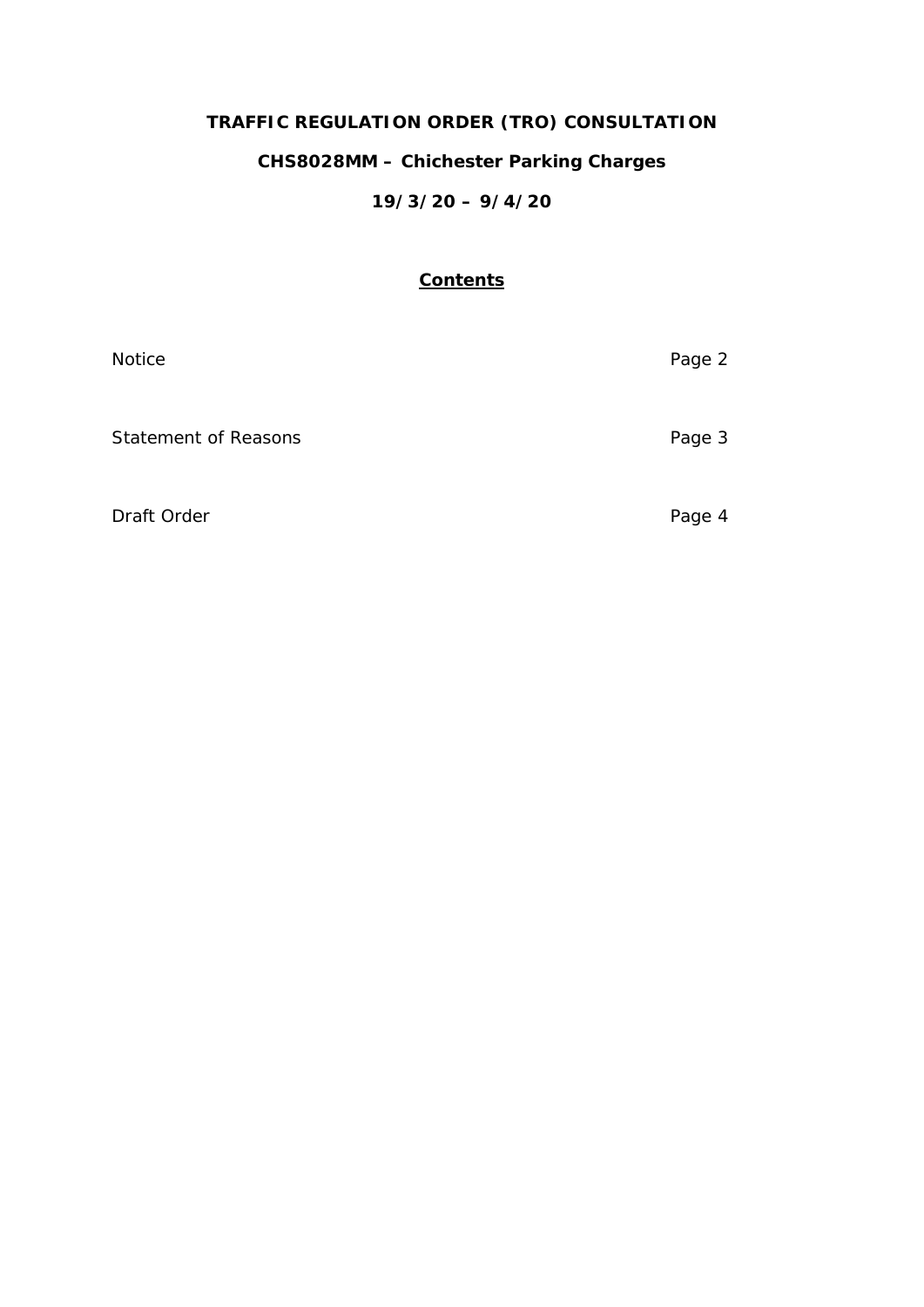## **West Sussex County Council ((Chichester District) (Parking Places & Traffic Regulation) (Consolidation) Order 2010)**

## **(Parking Charges Amendment and Consolidation) Order 2020**

NOTICE is hereby given that West Sussex County Council proposes to make a permanent Traffic regulation Order under the provisions of the Road Traffic Regulation Act 1984, the effect of which will be to amend the Chichester District parking order to set new charges for 6-month parking permits, to allow electronic parking permits to be sold at a future date and to introduce a discount for residents' permits sold for use in low emission vehicles.

The Order also consolidates the existing schedules of parking charges in the Chichester District parking order for housekeeping purposes. This part of the Order makes no changes to any parking charges in Chichester District.

Full details of the proposals in this notice can be viewed on our website at [www.westsussex.gov.uk.](http://www.westsussex.gov.uk/) The website includes a response form for any comments or objections.

The documents may also be inspected at County Hall Chichester, during normal office hours, and at Chichester Library, Tower Street, Chichester during normal library opening hours.

Any comments or objections about the proposal must be received before 9 April 2020. These may be submitted via the response form on the website mentioned above, by email to [tro.team@westsussex.gov.uk](mailto:tro.team@westsussex.gov.uk) or in writing to TRO Team, West Sussex County Council, The Grange, Tower Street, Chichester, PO19 1RH. For legal reasons, only correspondence including a full name and address will be considered. Please quote reference CHS8028-MM in all correspondence.

Dated this 19th day of March 2020. Director of Law & Assurance, County Hall, Chichester.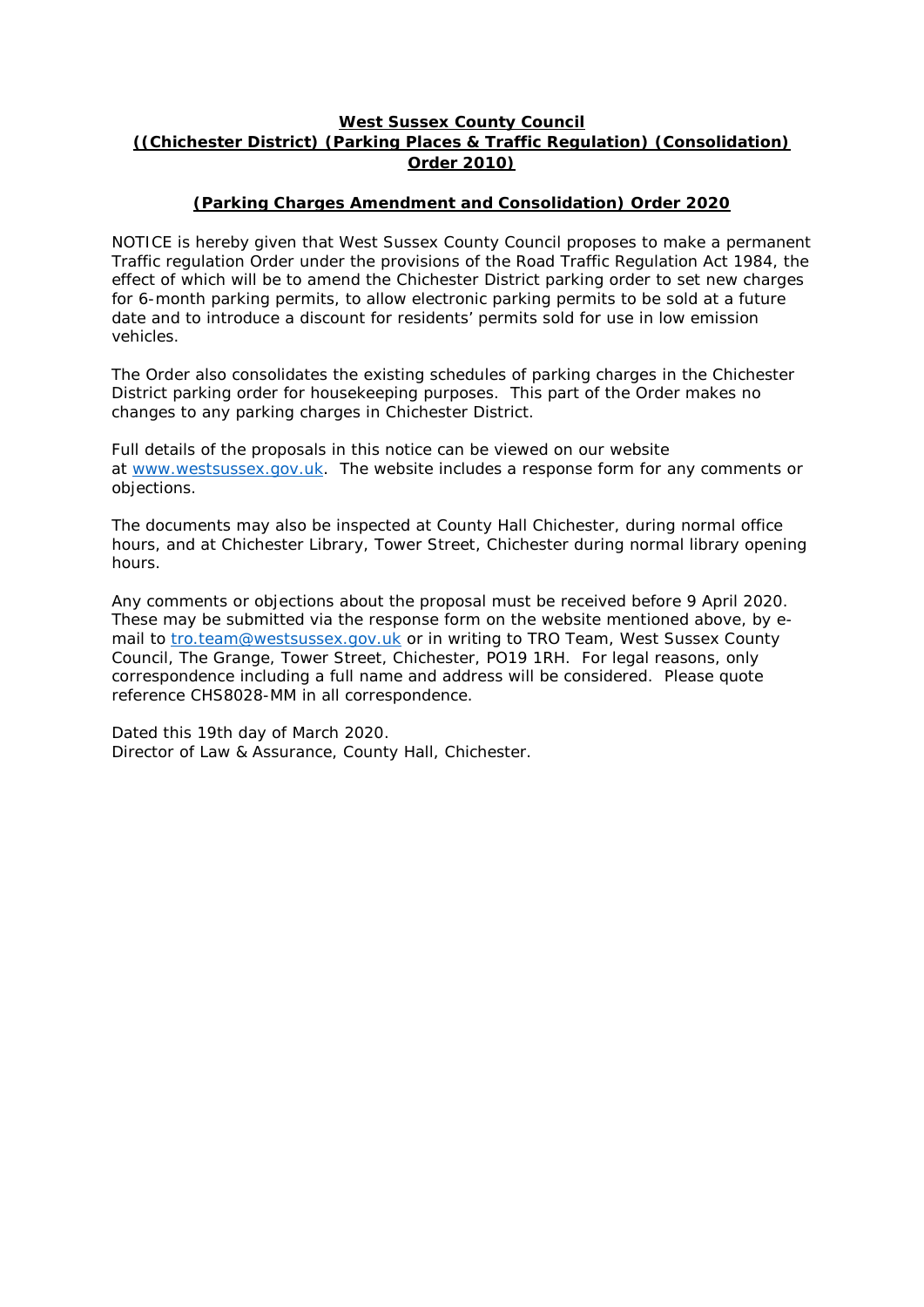## **West Sussex County Council ((Chichester District) (Parking Places & Traffic Regulation) (Consolidation) Order 2010)**

## **(Parking Charges Amendment and Consolidation) Order 2020**

#### **Statement of Reasons for Proposing to Make the Order**

West Sussex County Council proposes to make a permanent Traffic Regulation Order that will amend the Chichester District parking order to set new charges for 6-month parking permits, to allow electronic parking permits to be sold at a future date and to introduce a discount for residents' permits sold for use in low emission vehicles.

The Order also consolidates the existing schedules of parking charges in the Chichester District parking order for housekeeping purposes. This part of the Order makes no changes to any parking charges in Chichester District.

West Sussex County Council's 2019/20 review of parking restrictions identified that residents' permits are increasingly being sold for 6-month periods at half the cost of the annual permit charge. Selling 6-month permits involves an increase in administration costs and to cover this it is proposed to formalise the sale of 6 month permits, with a small uplift in cost.

As the above change requires a modification to the parking order for Chichester District, the opportunity is also being taken to insert new Articles that will allow parking permits to be issued electronically, using similar technology to that which replaced paper tax disks in vehicles. Moving to such a system will not be done immediately but it is expected to be gradually introduced throughout West Sussex in the next few years.

The review of the Order will also introduce a discount to permit costs for low emission vehicles, in support of WSCC's policy on encouraging the use of such vehicles.

The remaining parts of the proposed Order consolidate the other charges for on-street parking in Chichester. Parking charges in Chichester have been reviewed annually since the original parking Order was introduced in 2010, with changes often introduced by separate notice. Consolidating these charges into the latest version of the Order is a housekeeping exercise intended to make the Order, and subsequent charging reviews easier to administer and clearer to the public.

Director of Law & Assurance 5 March 2020 CHS8028-MM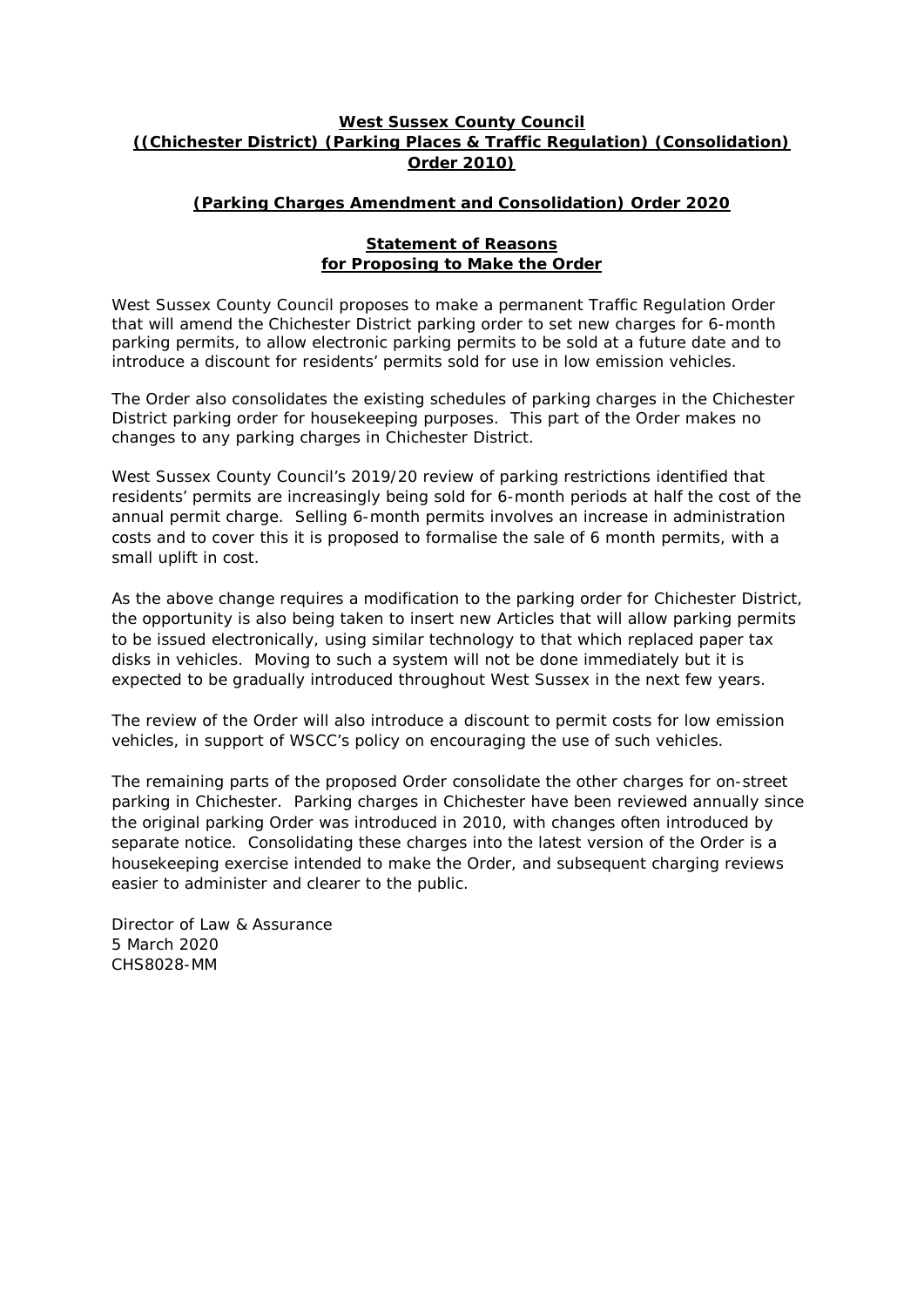## **WEST SUSSEX COUNTY COUNCIL ((CHICHESTER DISTRICT) (PARKING PLACES & TRAFFIC REGULATION) (CONSOLIDATION) ORDER 2010)**

## **(PARKING CHANGES AMENDMENT AND CONSOLIDATION) ORDER 2020**

West Sussex County Council in exercise of their powers under Sections 1 (a) 2 (1) and (2), 4 (2), 45. 46. 49 and 53 and Part IV of Schedule 9 of the Road Traffic Regulation Act 1984 ("the Act") as amended and of all other enabling powers and after consultation with the Chief Officer of Police in accordance with Part III of Schedule 9 to the Act hereby make the following Order: -

- 1. The Order shall come into operation on the \*\*\*\*\* day of \*\*\*\*\* 2020 and may be cited as "West Sussex County Council) ((Chichester District) (Parking Places & Traffic Regulation) (Consolidation) Order 2010) (Parking Charges Amendment and Consolidation) Order 2020".
- 2. In this Order "Base Order" shall mean the West Sussex County Council (Chichester District) (Parking Places & Traffic Regulation) (Consolidation) Order 2010.
- 3. The Base Order is hereby amended by inserting into Article 3.1 the terms of interpretation specified in the First Schedule to This Order.
- 4. The Base Order is hereby amended by the insertion of additional Articles, numbered 43 and 44 as specified in the Second Schedule to This Order.
- 5. The Base Order is hereby amended be the deletion of its Second Schedule and its replacement with the text contained in the Third Schedule to This Order.

## **FIRST SCHEDULE Additional Terms of Interpretation**

"Low Emission Vehicle" means a vehicle with CO2 emissions of less than 50g/km and which can travel at least 112km (70 miles) without any emissions at all.

"Virtual Permit" means a permit which is issued by the issuing authority to the permit holder electronically as an alternative to a paper permit.

## **SECOND SCHEDULE Additional Articles**

## **Virtual Permits**

43. The issuing authority may issue any permit specified by this order as a virtual permit.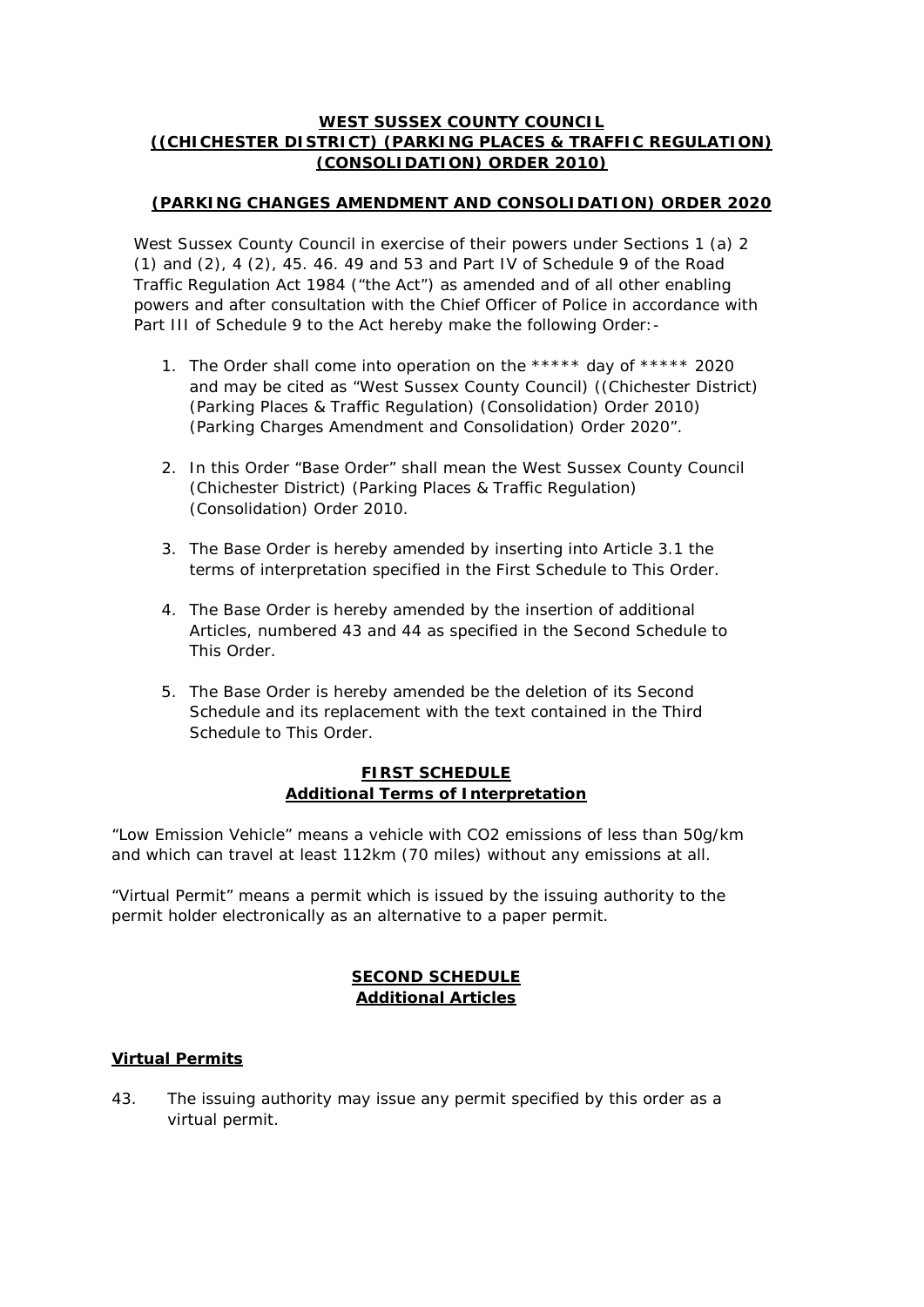44. Where a valid virtual permit is held in respect of a vehicle parked in a parking place for permit holders, no contravention of this Order shall occur for failing to display a permit in the relevant vehicle.

## **THIRD SCHEDULE Replacement Second Schedule to Base Order:**

## **SECOND SCHEDULE Charges and Tariffs**

#### **COST OF PERMITS**

Zone E (CPZ Centre Zone)

| 1 <sup>st</sup> Resident Permit (12 Months) | £164.00 |
|---------------------------------------------|---------|
| 1 <sup>st</sup> Resident Permit (6 Months)  | £87.00  |
| Subsequent Resident Permit (12 Months)      | £205.00 |
| Subsequent Resident Permit (6 Months)       | £109.00 |
| Non-Resident Permit (12 Months)             | £275.00 |
| Non-Resident Permit (6 Months)              | £145.00 |
| Traders Permits (12 Months)                 | £213.00 |
| Traders Permits (6 Months)                  | £112.00 |
| Doctors Permits (12 Months)                 | £213.00 |
| Doctors Permits (6 Months)                  | £112.00 |

Zones F, G, H, J, K, L &M (Chichester All Day Zone)

| 1 <sup>st</sup> Resident Permit (12 Months) | £44.00  |
|---------------------------------------------|---------|
| 1 <sup>st</sup> Resident Permit (6 Months)  | £24.00  |
| Subsequent Resident Permit (12 Months)      | £88.00  |
| Subsequent Resident Permit (6 Months)       | £48.00  |
| Non-Resident Permit (12 Months)             | £275.00 |
| Non-Resident Permit (6 Months)              | £145.00 |
| Traders Permits (12 Months)                 | £213.00 |
| Traders Permits (6 Months)                  | £112.00 |
| Doctors Permits (12 Months)                 | £213.00 |
| Doctors Permits (6 Months)                  | £112.00 |

Zones H2 & N (Chichester Part Day Zone)

| 1 <sup>st</sup> Resident Permit (12 Months) | £38.00  |
|---------------------------------------------|---------|
| 1 <sup>st</sup> Resident Permit (6 Months)  | £20.00  |
| Subsequent Resident Permit (12 Months)      | £76.00  |
| Subsequent Resident Permit (6 Months)       | £40.00  |
| Non-Resident Permit (12 Months)             | £165.00 |
| Non-Resident Permit (6 Months)              | £87.00  |
| Traders Permits (12 Months)                 | £117.00 |
| Traders Permits (6 Months)                  | £62.00  |
| Doctors Permits (12 Months)                 | £117.00 |
| Doctors Permits (6 Months)                  | £62.00  |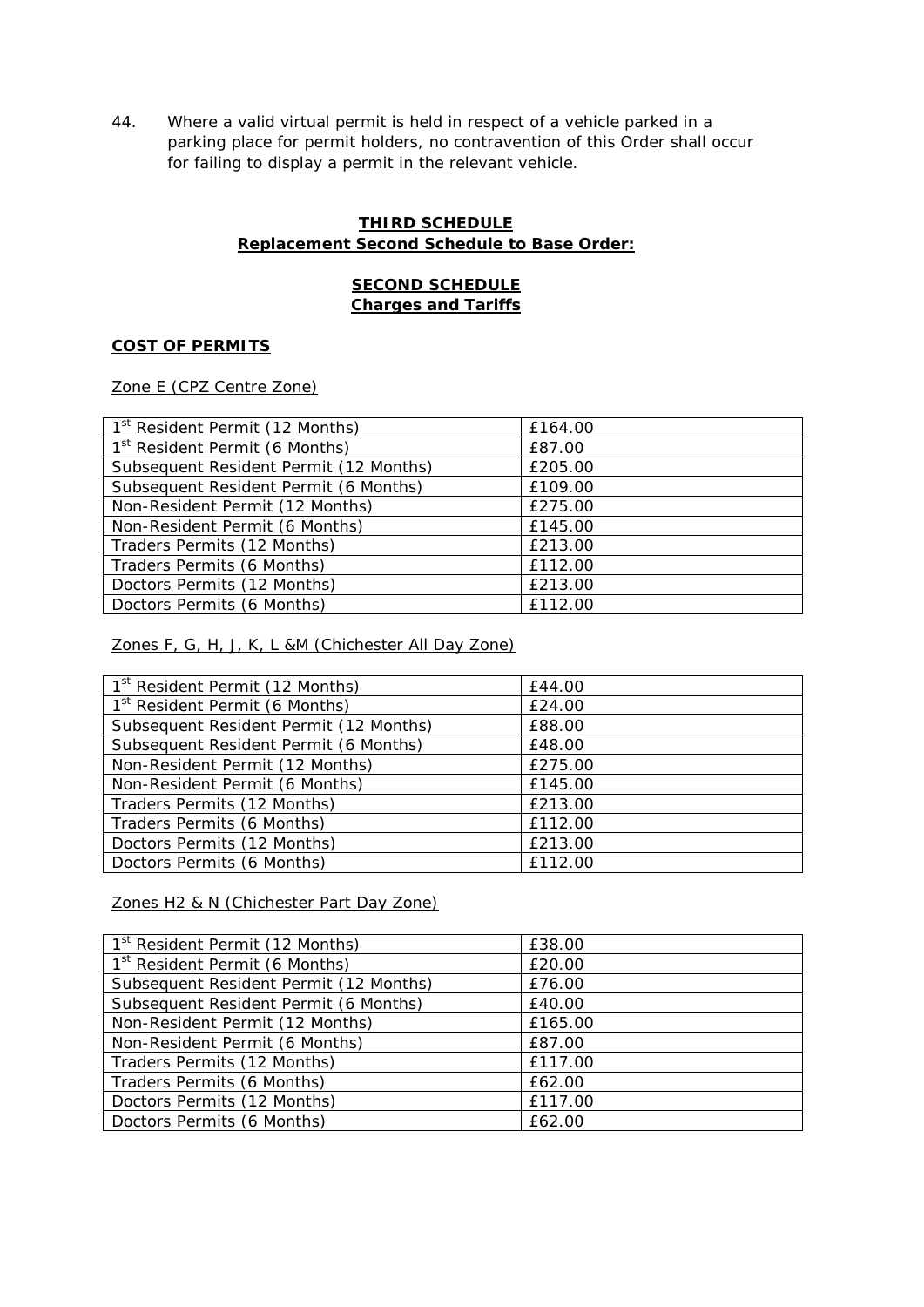#### Other Permits (All Permit Zones

| Carers Permits (12 Months)     | £22.00 |
|--------------------------------|--------|
| Carers Permits (6 Months)      | £12.00 |
| Countywide Permits (12 Months) | £25.00 |
| Countywide Permits (6 Months)  | £14.00 |
| Healthcare Permits (12 Months) | £25.00 |
| Healthcare Permits (6 Months)  | £14.00 |

Residents' Visitor Permits

| Chichester CPZ Zones F, G H, K, L and O |        |
|-----------------------------------------|--------|
| 2 Hour residents' Visitors Permit:      | £0.45  |
| Daily:                                  | £1.80  |
| Weekly:                                 | £10.80 |
| Chichester CPZ Zones J & M              |        |
| 2 Hour residents' visitors permit:      | £0.45  |
| Daily:                                  | £2.70  |
| Weekly:                                 | £16.20 |
| Zones H <sub>2</sub> and N              |        |
| 2 Hour Residents' Visitors permit       | £0.45  |

## Discount on permits for Low Emission Vehicles

The issuing Authority will apply a 25% discount to Residents Permits and Non-Residents Permits purchased for use in a Low Emission Vehicle.

## Dispensation Notices (All Permit Zones excluding Pay and Display Areas)

| Dispensation Notices: |        |
|-----------------------|--------|
| Per Day               | £10.00 |
| Per Week              | £60.00 |

#### **PAY AND DISPLAY TARRIFS AND CHARGES**

Cost of Pay and Display Tickets

| Chichester               | Cost per 30<br>minutes | Cost per hour |
|--------------------------|------------------------|---------------|
| All Pay and Display Bays | £0.80                  | f1<br>.60     |

## Dispensation Notices in Pay and Display Areas

| <b>Chichester</b>        | Daily Charge | <b>Weekly Charge</b> |
|--------------------------|--------------|----------------------|
| All Pay and Display Bays | £16.00       | £96.00               |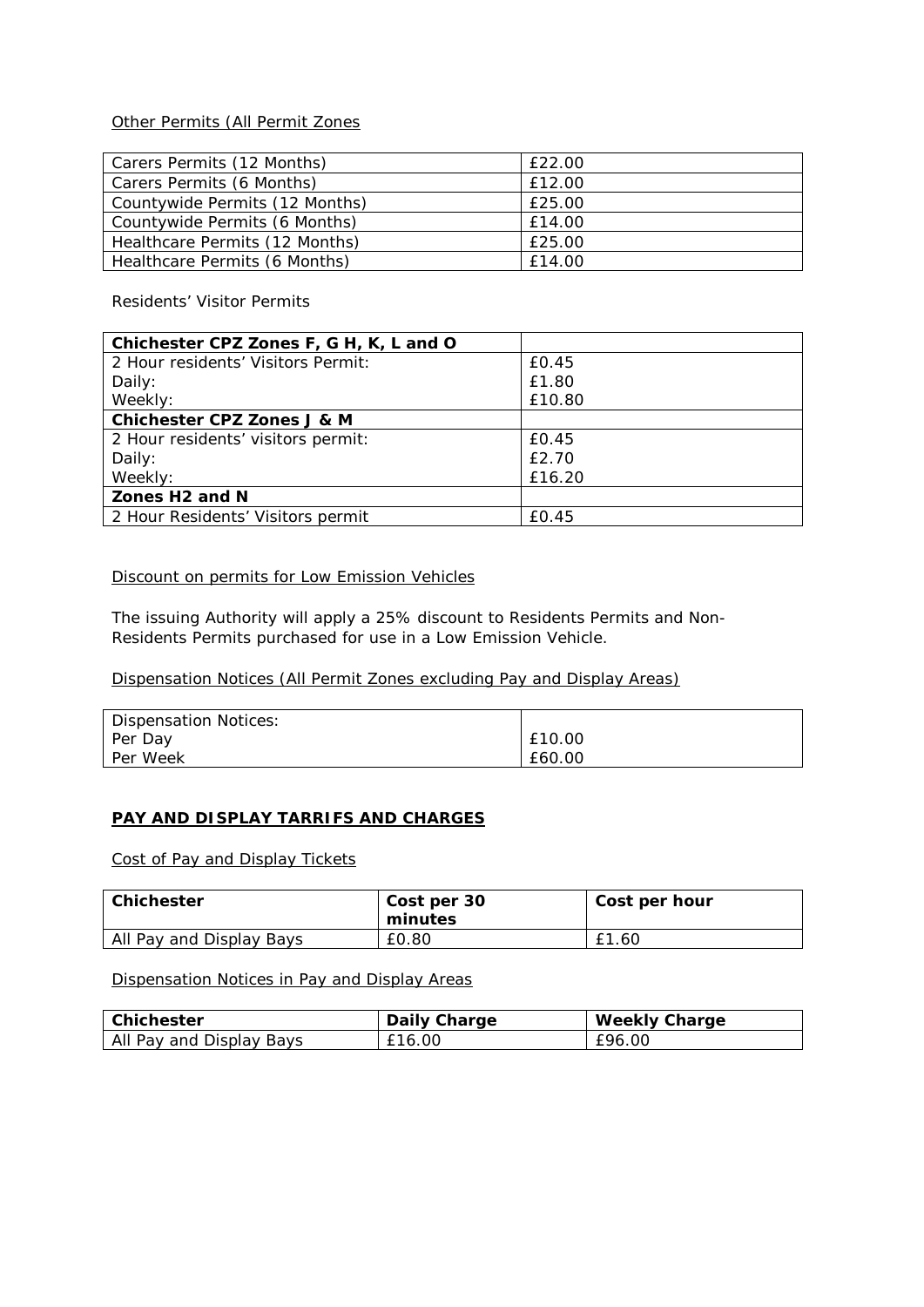#### Designation of Pay and Display Tariff Zones

The roads in the Pay and Display Tariff Zones in Chichester are as follows:

#### City Centre

Chapel Street East Street Guildhall Street North Pallant North Street North Walls Priory Road St Cyriacs St Johns Street St Martins Square St Peters St Peters Rear Service Road The Providence The Woolstaples Tower Close Tower Street West Pallant West Street

#### **Parking Bay Suspension Charges**

All charges below shall apply per 10 metre length of bay where the bay being suspended is for vehicles parking parallel to the kerbline, or for 2 bays (or equivalent length were individual spaces are not marked) in parking bays marked for echelon, or 'end on' parking, that is not parallel to the kerbline.

In the table below:

Tier 1 charges shall apply for the period beginning at the start of the suspension to the end of week 4, after which;

Tier 2 charges shall apply for the period beginning from the start of week 5 of the suspension to the end of week 8, after which;

Tier 3 charges shall apply for the period beginning from the start of week 9 of the suspension until the end of the suspension.

| <b>Type of Bay in Chichester</b> | Charge for Suspending use of the bay |
|----------------------------------|--------------------------------------|
| Pay and Display Bays -           | £25 plus daily charge of:            |
| All Day P&D Tariff Zone          | Tier 1- £11                          |
|                                  | Tier 2- £16                          |
|                                  | Tier 3- £21                          |
| Parking Bays Other than Pay      | £25 plus daily charge of:            |
| and Display bays within the      | Tier $1: E5$                         |
| <b>Controlled Parking Zone</b>   | Tier 2: £10                          |
|                                  | Tier 3: £15                          |
| All other parking bays in        | £25                                  |
| <b>Chichester District</b>       |                                      |